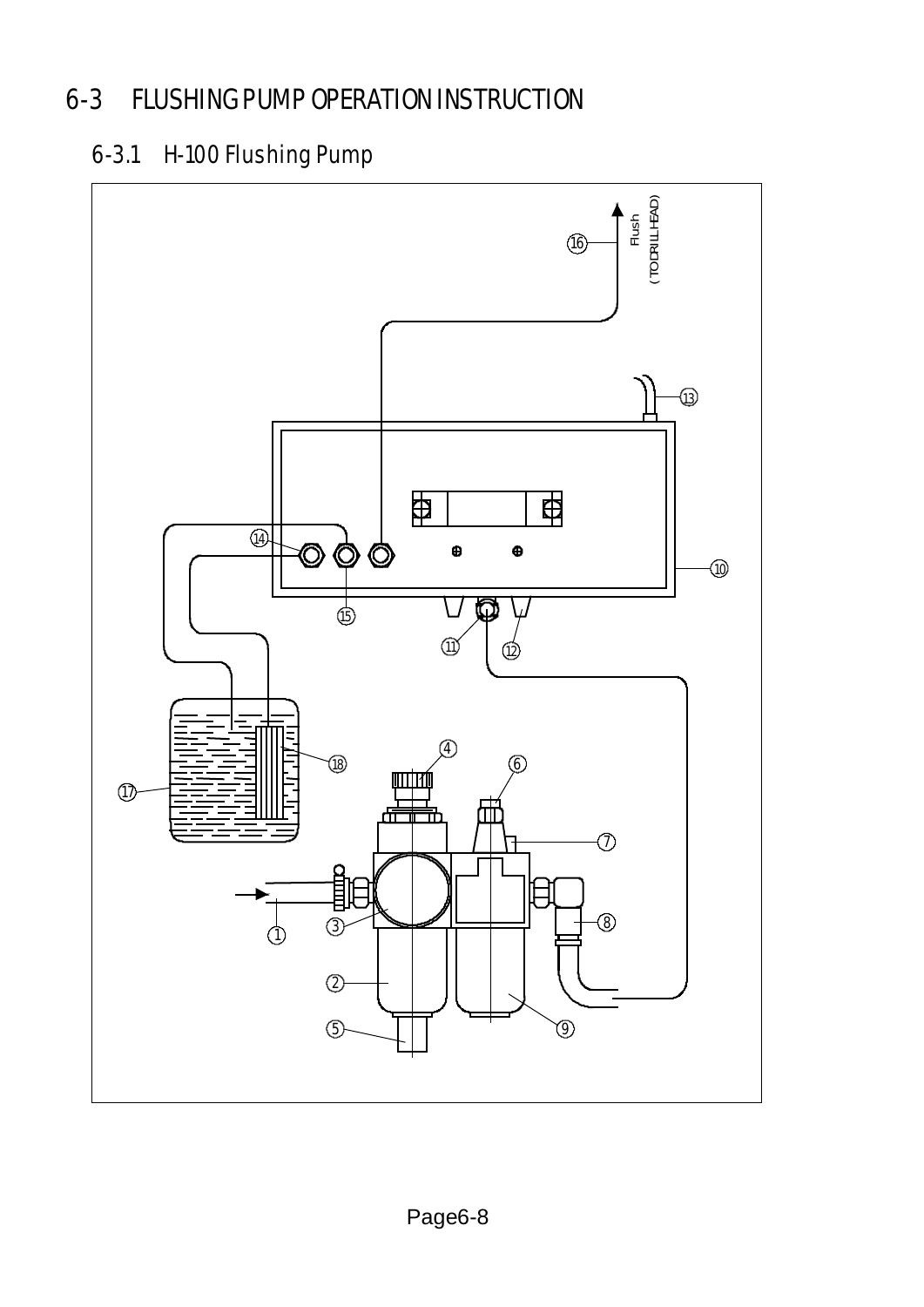#### **A. DIELECTRIC WATER**

**This system is composed of two barrels of water. each with volume of 20 liters. One barrel is filled with clean water , the other barrel is used for collecting after-machining water.**

#### **B. THE AIR PUMP**

 **EXPLANATION:**

- **1) Air inlet: Range 5 kg/cm2 to 7 kg/cm2 . Do not exceed 7 kg/cm2.**
- **2) 3 Point Air-filter set: Dehydrate , lubricant oil.**
- **3) Air pressure gauge**
- **4) Air pressure regulator: Pull up the knob to adjust to the pressure needed. Higher air pressure will result in higher water pressure.**
- **5) Water drain: Automatic drainage.**
- **6) Lubricant oil adjusting knob.**
- **7) Lubricant oil refilling hole: Please use lubricant oil #30 to #40.**
- **8) Air outlet: To air pump.**
- **9) Lubricant oil container: The oil level should keep in between index H and L. refill the oil ( use #30 to #40 ) when the level is below L index.**
- **10) Air pump: Air driven and electrically controlled.**
- **11) Air inlet: From No.8 range 5 kg/cm2 to 7 kg/cm2. do not exceed 7 kg/cm2.**
- **12) Air outlet .**
- **13) Controlling electrical wire : AC 110V, 50/60HZ, 1 phase.**
- **14) Water inlet: From water tank.**
- **15) Pressured-water outlet : To water pressure gauge.**
- **16) High-pressure water outlet : To drill chuck spindle.**
- **17) Water tank.**
- **18) Water filter.**
- **19**) **Check the flushing pump oiler level per two weeks. Make sure the oiler has function properly. By adjust the tuner 6 to obtain a proper oil consumption.**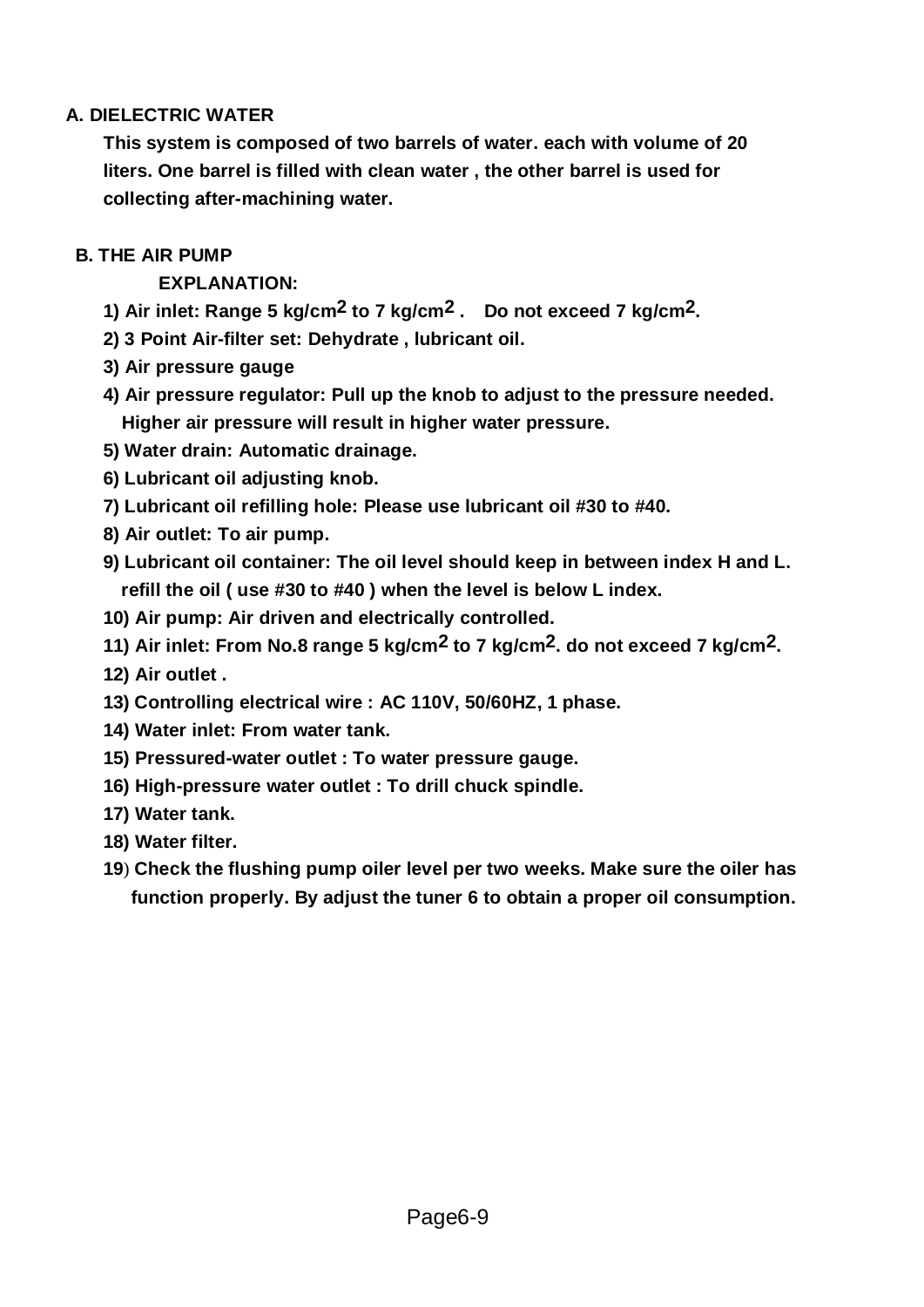## 6-3.2 Flushing checking Before Operations:

## **CHECK THE FOLLOWING ITEM FIRST BEFORE EDMing.**

**1) If the water filter & water inlet pipe , water outlet pipe and recycler-water**

 **pipe (No.14,15,17) are all put into the water tank (No.17)**

- **2) If the water tank is filled up completely.**
- **3) If the air pressures is in the range from 5 kg/cm2 to 8 kg/cm2. Note that do not exceed 8 kg/cm2.**

**4) When changing the electrode pipe & guide , Shut off the pump first; to release the pressures inside the spindle.**

**6-3.3 Referential flushing water pressure for different size of electrode.**

**The referential flushing water pressure (No.4) are:**

- **a. for electrode pipe dia. 0.2-0.5 mm : 50 to 80 kg/cm2.**
- **b. for electrode pipe dia. 0.6-1.0 mm : 60 to 100 kg/cm2.**
- **c. for electrode pipe dia. 1.6-3.0 mm : 30 to 50 kg/cm2.**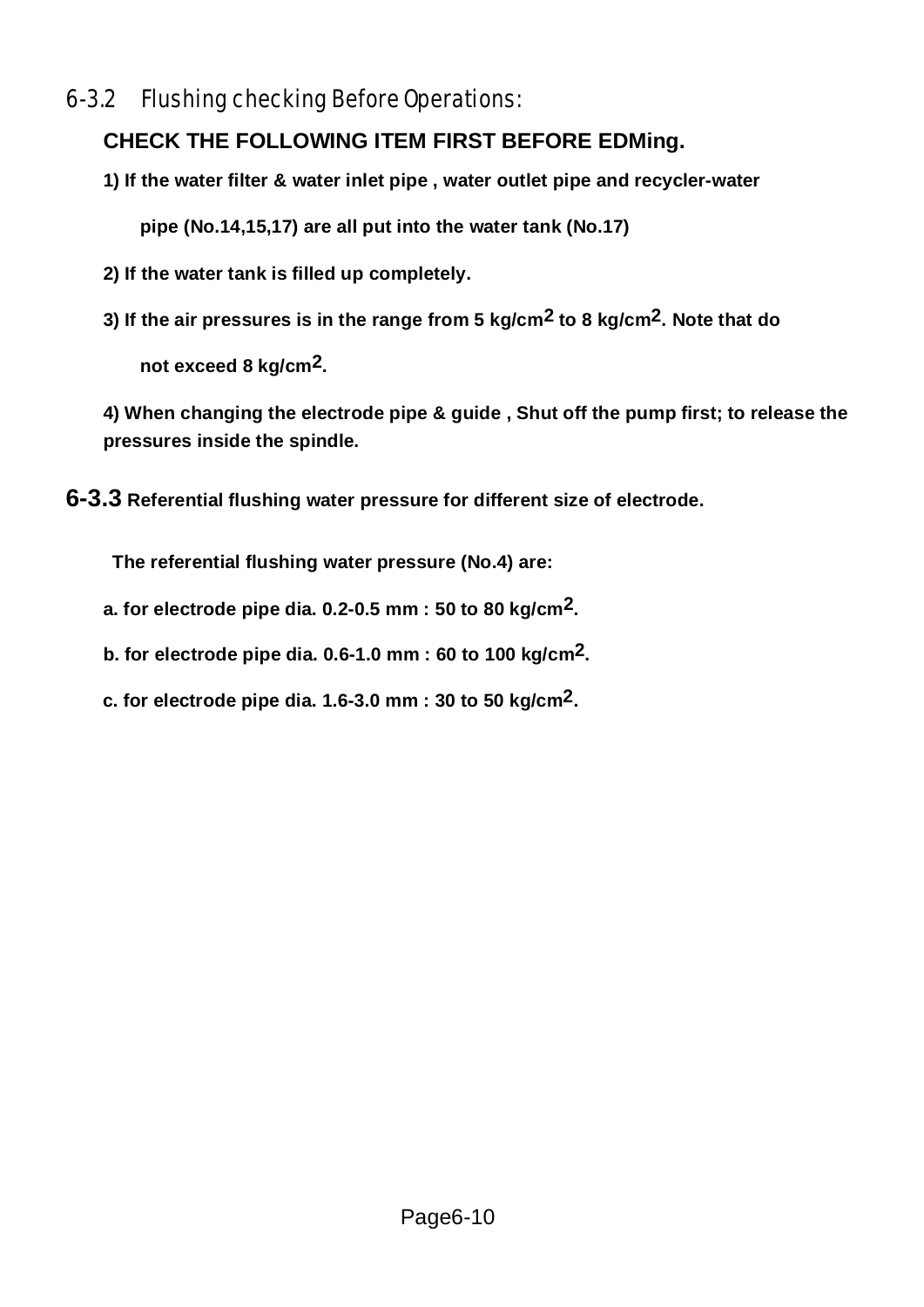# 6-4 EDM OPERATION DESCRIPTION

## 6-4.1 Preparation before start a EDMing :

**Installation of electrode and guide :**

- **(1) Raise the electrode chuck to the higher place by pressed the button of " Electrode upward " .**
- **(2) Follow the sequence to load the electrode tubes and guide .**
- **(3) Insert the ER collet properly into ER spindle.(ER collet are optional)**
- **(4) Rotate the chuck before EDM to make sure the electrode tubing has no wobble.**
- **(5) Always press the PUMP button to check the Water sealing and flushing before EDMing.**

#### 6-4.2 Caution:

- **(1) To use correct sizes of ER collet chuck , and electrode guide to suit the diameter of electrode steel tube.**
- **(2) Pay extra carefully to the diameter of tube and DO NOT drop or crash the electrode.**
- **(3) Make sure the electrode tubes is perfectly without burr or flat outlet.**
- **(4) Check whether or not the tube has bending situation. Cut off the bent section if any.**

#### **Installation of work piece :**

- **(1) Lift the electrode guide up before fixed the work piece.**
- **(2) Clean the bottom of work piece and work table to avoid of molds insulating from work table .**
- **(3) Fix work piece on the work table tightly.**
- **(4) Put on the flushing guard to keep distance from EDM sparking zone.**
- **(5) Alignment the electrode and work piece .**
- **(6). place an insulate board (such as plastic .Acrylic .or china plates) underneath the work piece to prevent from over EDMed to ruin the work table.**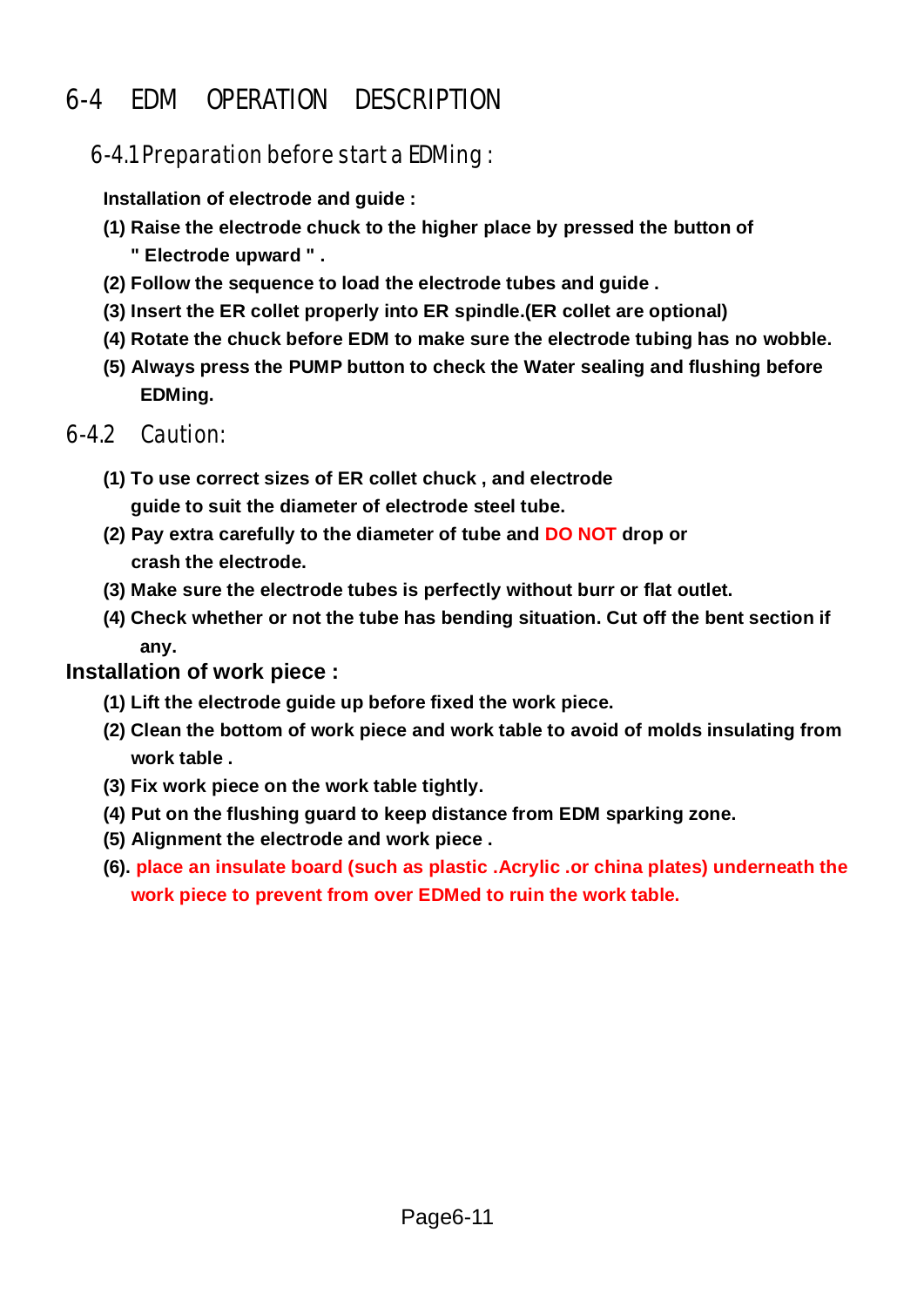# **6-4.3**

# Electrode installation

**Load electrode according to the following figures.**

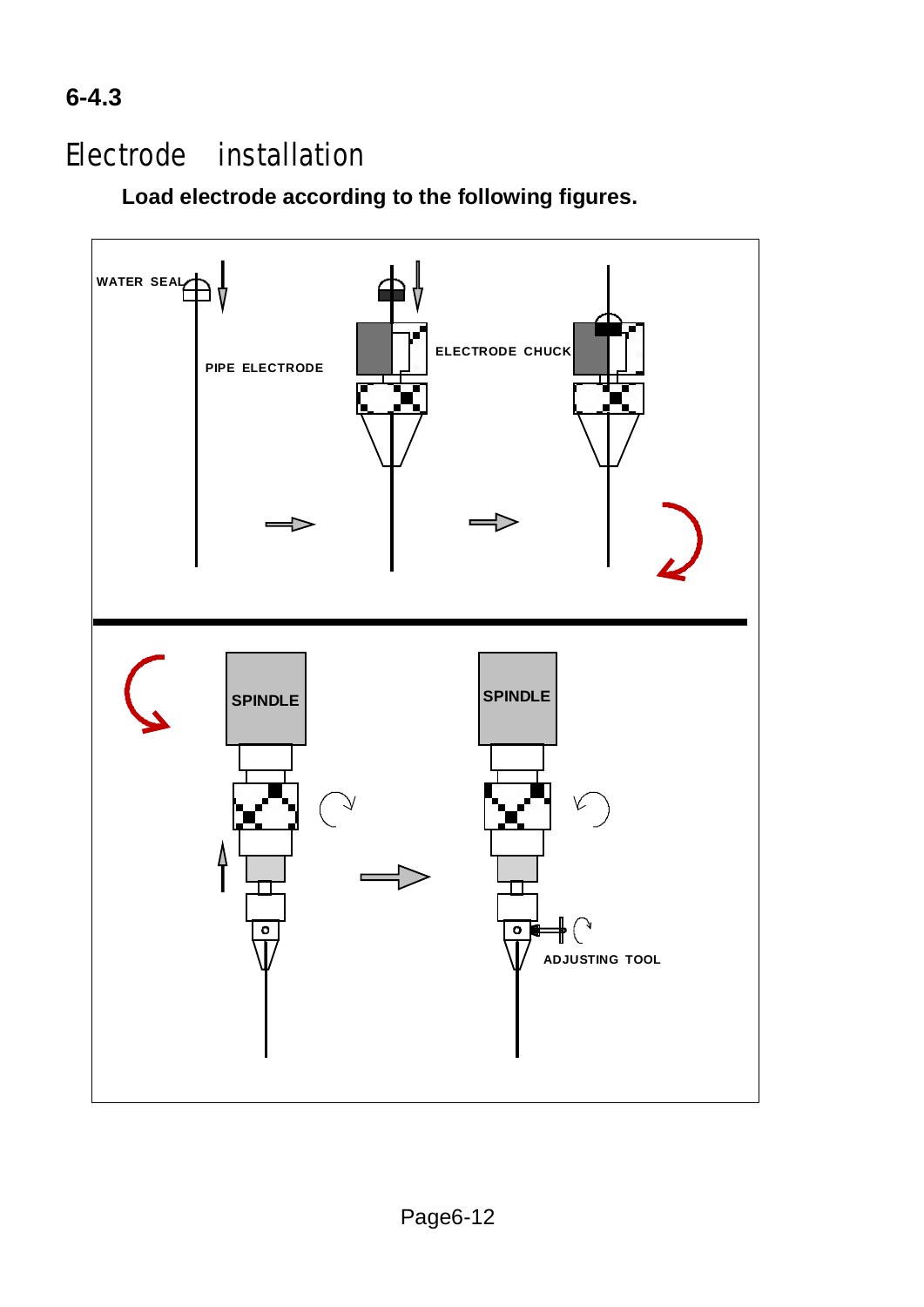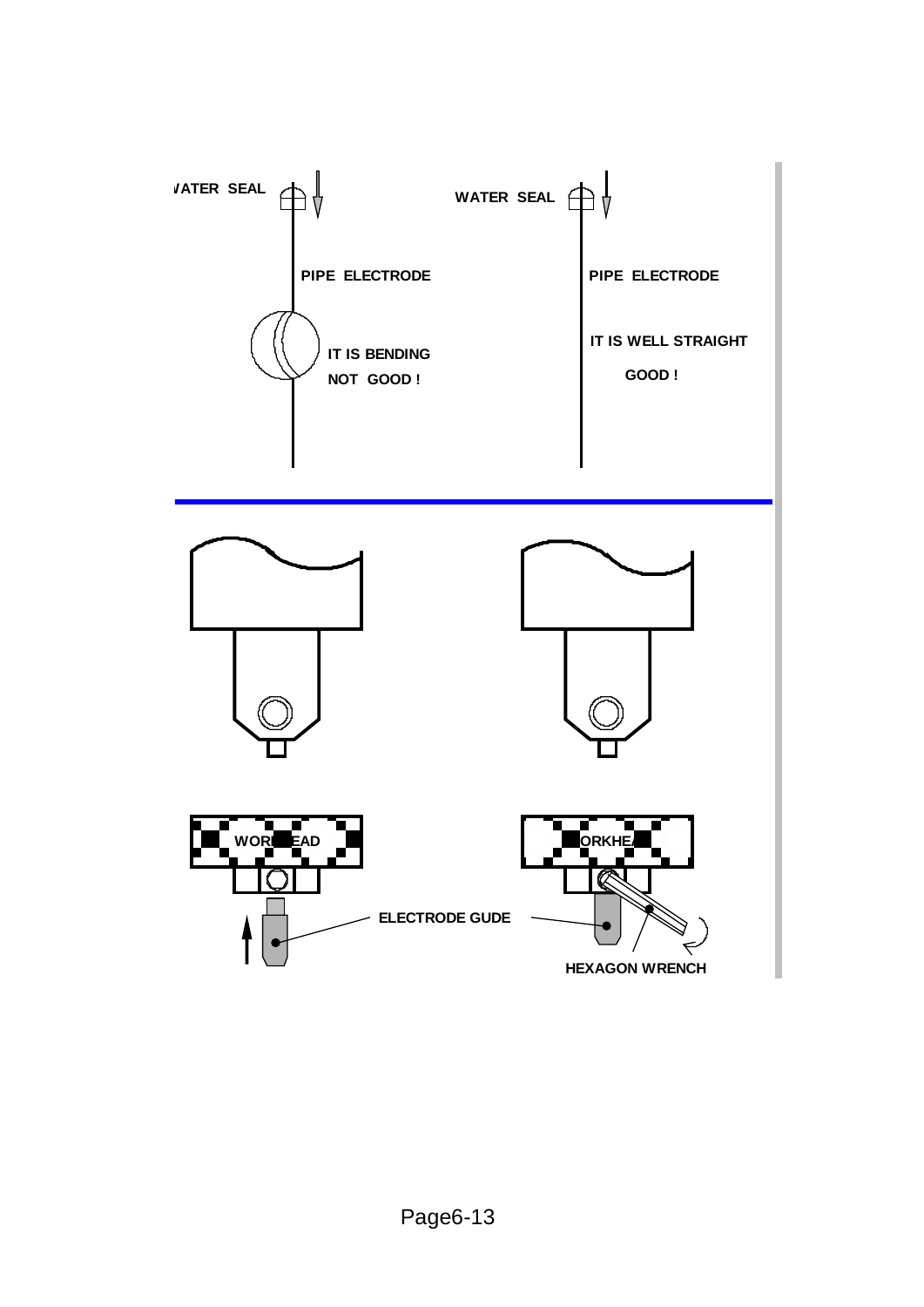# 6-5.1 Trouble shooting of Flushing Pump

#### **HP-100 FLUSHING PUMP**

**Flushing Pump's Type of trouble and how to correct trouble** 

| <b>Symptom</b>                                 | <b>Cause</b>                                          | <b>Corrective Actions</b>     |                       |
|------------------------------------------------|-------------------------------------------------------|-------------------------------|-----------------------|
|                                                | 1. Switch on the flushing The new installed machine   | A. Run the pump before        |                       |
| pump: But No water                             | or used machine<br>has a                              | electrode tubing has put      |                       |
| flushing out at all. Pump long time idle;      |                                                       | in to the rotate chuck unit.  |                       |
| piston reciprocating                           | <b>Rubber O rings or water</b>                        | B. Use an air-gun to jet      |                       |
| action stopped.                                | check valve has adhered                               | in some air from water        |                       |
| The water pressure                             | tightly; Dues to rusty or                             | inlet pipe (that one of 2     |                       |
| gauge point at low level. lack of lubricating. |                                                       | pipe dipped in water tank)    |                       |
| 2. Every seals has been                        |                                                       | to loosen the adhered         |                       |
| renew. But the pump                            |                                                       | steel ball with nut.          |                       |
| cycle fast without any                         |                                                       | <b>C. Check the lubricate</b> |                       |
| water.                                         |                                                       | oiler system per 2 weeks.     |                       |
|                                                |                                                       |                               |                       |
|                                                | 2. Switch on the flushing 1. Small control P.C.B. of  | 1. Renew the small P.C.B.     | The small             |
| pump: But No water                             | flushing pump defected.                               |                               | <b>Control PCB</b>    |
|                                                | flushing out at all. Pump (Function of pump's Piston  | 2. Renew magnetic reed        | has                   |
| piston reciprocating                           | direction .)                                          | sensor.                       | 3 editions.           |
| action stopped.                                | 2. Magnetic reed sensor                               | 3. Attach magnetic reed       | <b>Their circuits</b> |
| The water pressure                             | defected.                                             | sensor close to the           | are the same          |
| gauge point at low level.                      | 3. Magnetic reed sensor out cylinder.                 |                               | one, But              |
|                                                | of position.                                          | 4. Check the lubricate        | different at          |
|                                                | 4.0 rings inside                                      | system weekly. Or renew       | terminal input        |
|                                                | Air-Solenoid                                          | Air-Solenoid.                 | type .(Cartridge      |
|                                                | Type-EC13801/4L which                                 | Avoid of using corrosive      | or bolt- in           |
|                                                | control pump piston                                   | chemical additives.           | type).                |
|                                                | direction has adhered dues                            |                               | <b>Wiring input</b>   |
|                                                | to lack of lubricating.                               |                               | <b>Identify</b> are   |
|                                                | (This O rings will short life                         |                               | the same.             |
|                                                | if flushing fluid is not pure                         | 5. Renew coil of              | <b>Therefore</b>      |
|                                                | water; Such as kerosene or                            | Air-Solenoid.                 | they are              |
|                                                | corrosive chemical                                    | Normally the coil             | switchable.           |
|                                                | additives.)                                           | terminals1 & 2 has            |                       |
|                                                | 5. Coil inside Air-Solenoid                           | 950-1000Ω.electric            |                       |
|                                                | Type EC13801/4L has                                   | resistance.                   |                       |
|                                                | defects dues to dirt or                               | 6. Seal the leakage point.    |                       |
|                                                | water get in.                                         |                               |                       |
|                                                | 6. Leaking occurred on the 7. Check A.C. 110 V at Pin |                               |                       |
|                                                | pipe way.                                             | 3 & 4.                        |                       |
|                                                | 7. A.C110V power off at the                           |                               |                       |
|                                                | 6 pin terminal stand. Pin 3                           |                               |                       |
|                                                | & 4.                                                  |                               |                       |
| 3. Switch on the                               | 1. Water check valve                                  | 1. Renew inlet or out let     |                       |
| flushing pump: But No                          | defected.                                             | water check valve.            |                       |
| water flushing out at all.                     |                                                       | 2. Clean the pipe line by     |                       |
| <b>Pump piston still</b>                       | 2. Flushing pipe line                                 | air-gun.                      |                       |
| reciprocating action                           | jammed by dirt                                        |                               |                       |
| smoothly.                                      |                                                       | 3. Seal the leakages.         |                       |
| The water pressure                             | 3. Leaking on the water                               | 4. Renew the leakage          |                       |
| gauge point at low level. filter-cane.         |                                                       | parts.                        |                       |
|                                                | 4. Leaking on the water pipe                          |                               |                       |
|                                                | way or fittings.                                      |                               |                       |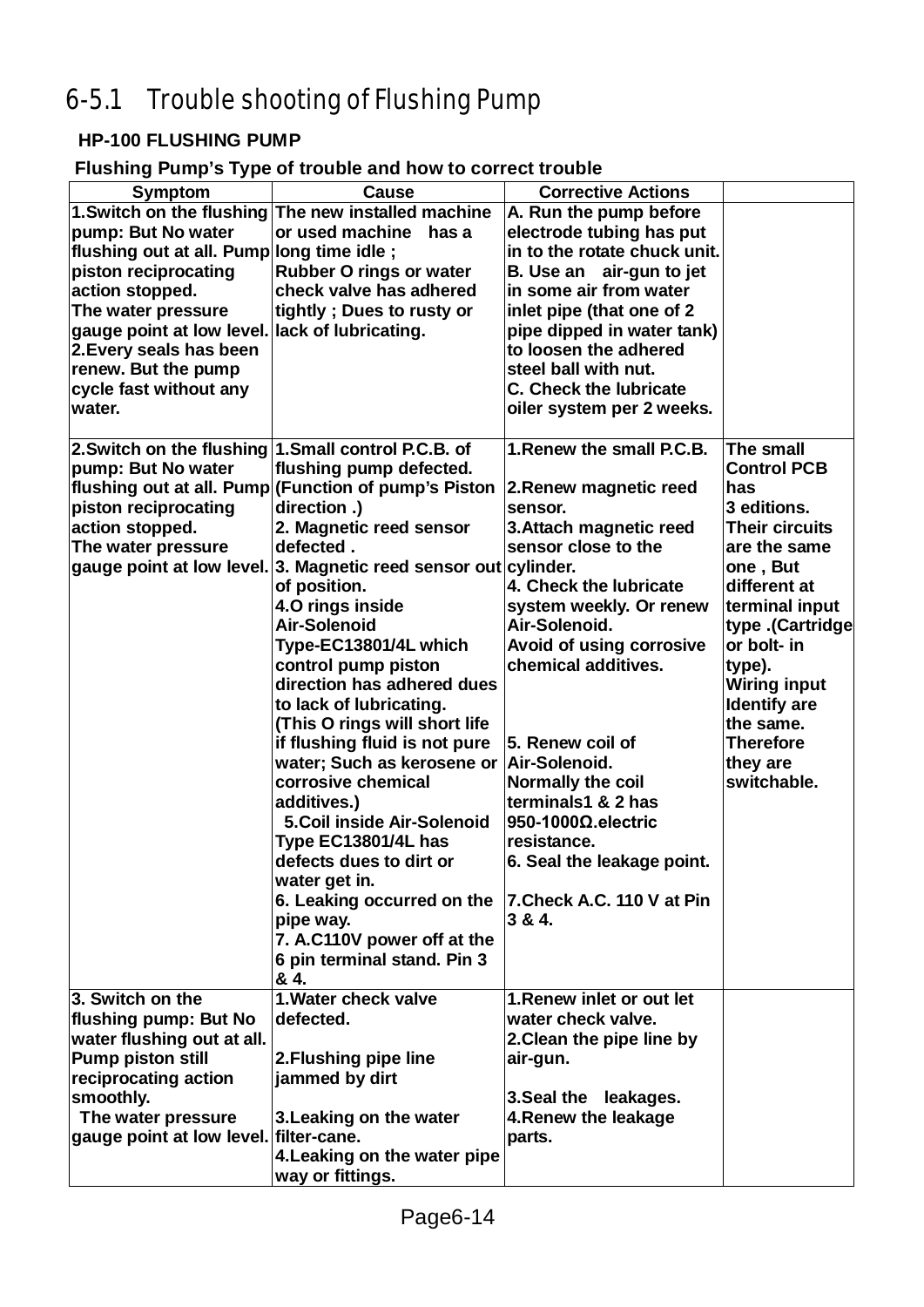| 4. Switch on the<br>flushing pump: But No<br>water flushing out at all.                                                                                                                                                                                           | General Common sense Do not pumping without<br>flushing<br>1.0 rings of Air cylinders<br>worn out.                                                                                                                                                                                                                            | Cause nylon poly hose<br>broken<br>1. Renew Air cylinder's O<br>rings. And Check                                                                                                                                                                                                                                                        |  |
|-------------------------------------------------------------------------------------------------------------------------------------------------------------------------------------------------------------------------------------------------------------------|-------------------------------------------------------------------------------------------------------------------------------------------------------------------------------------------------------------------------------------------------------------------------------------------------------------------------------|-----------------------------------------------------------------------------------------------------------------------------------------------------------------------------------------------------------------------------------------------------------------------------------------------------------------------------------------|--|
| <b>Pump piston</b><br>reciprocating action<br>quicker than normal.                                                                                                                                                                                                | 2.0 rings of water cylinder<br>worn out.<br>3.O rings adhered inside                                                                                                                                                                                                                                                          | oil-lubricate system<br>weekly.<br>2. Renew water cylinder's                                                                                                                                                                                                                                                                            |  |
| The water pressure<br>gauge point at low level.<br>Water continue flow out<br>from auto pressure<br>release pipe into water<br>tank.                                                                                                                              | the Auto<br>pressure release solenoid.<br>4. Auto pressure release<br>solenoid<br>coil blew up.<br>5.0 rings of water pressure<br>Auto release solenoid<br>defected.<br>Dues to O ring defected by<br>long run or corrosive by<br><b>Chemical liquid.</b><br>6. Block of water pressure<br>Auto release solenoid<br>defected. | O rings.<br>3. Put some grease on the<br>O rings part.<br>4. Renew the coil of Auto<br>pressure release<br>solenoid<br>5. Renew O rings of water<br>pressure Auto release<br>solenoid. or whole unit.<br>Avoid of using corrosive<br><b>Chemical liquid.</b><br><b>6. Renew the block of Auto</b><br>release solenoid or<br>whole unit. |  |
| 5. There are lot of air<br>bubbles mixed with<br>water jet back into<br>the water supply tank<br>while you stop the<br>pump from working<br>cycle.(Jet out from<br><b>Water Auto- pressure</b><br>release pipe the 1 of 2<br>pipes dipped into the<br>water tank. | 1.O rings of water cylinder<br>worn out.                                                                                                                                                                                                                                                                                      | Renew the P-30 O<br>ring.(New)<br>(Older style pump UHS<br>$-30)$                                                                                                                                                                                                                                                                       |  |
| 6. Water leaking from<br>Air-cylinder direction<br>solenoid<br>Type-EC13801/4L; Pump 3. Cylinder worn out.<br>piston still reciprocating<br>action smoothly. The<br>water pressure gauge<br>point at high level.                                                  | 1.O rings of water cylinder<br>worn out.<br>2. Piston shift worn out.                                                                                                                                                                                                                                                         | 1. Renew O rings of water<br>cylinder.<br>2. Renew piston shift.<br>3. Renew cylinder.                                                                                                                                                                                                                                                  |  |
| 7. Flushing OK at<br><b>EDMing begging : Then</b><br>No more water flashing.                                                                                                                                                                                      | Nozzle or fittings jammed in 1. Use an air-gun to jet air<br>the water flushing way by<br>dirt                                                                                                                                                                                                                                | into electrode chuck<br>fitting ; to remove the                                                                                                                                                                                                                                                                                         |  |
| <b>And Pump stop recycle</b><br>go and back. The chuck<br>has hot temperature<br>when touch it. The                                                                                                                                                               | Long used filter element<br>jammed.                                                                                                                                                                                                                                                                                           | jammed stuff.<br>2 Renew or chose a<br>smaller tissue filter<br>element.                                                                                                                                                                                                                                                                |  |
| water -pressure gauge<br>point at high level.                                                                                                                                                                                                                     | Dirt jammed on the inlet of<br>electrode tubing.                                                                                                                                                                                                                                                                              | 3. Clean the jammed<br>section tubular<br>electrode.(cut off the<br>jammed end.)                                                                                                                                                                                                                                                        |  |
| 8. Switch on the<br>flushing pump: But tiny<br>water flushing out only.<br>Pump piston go without                                                                                                                                                                 | Two air-outlet mufflers<br>jammed by oil and dirt.                                                                                                                                                                                                                                                                            | 1. Renew the mufflers.<br>2. Drill a small hole on the<br>muffler.<br>3. Remove away the                                                                                                                                                                                                                                                |  |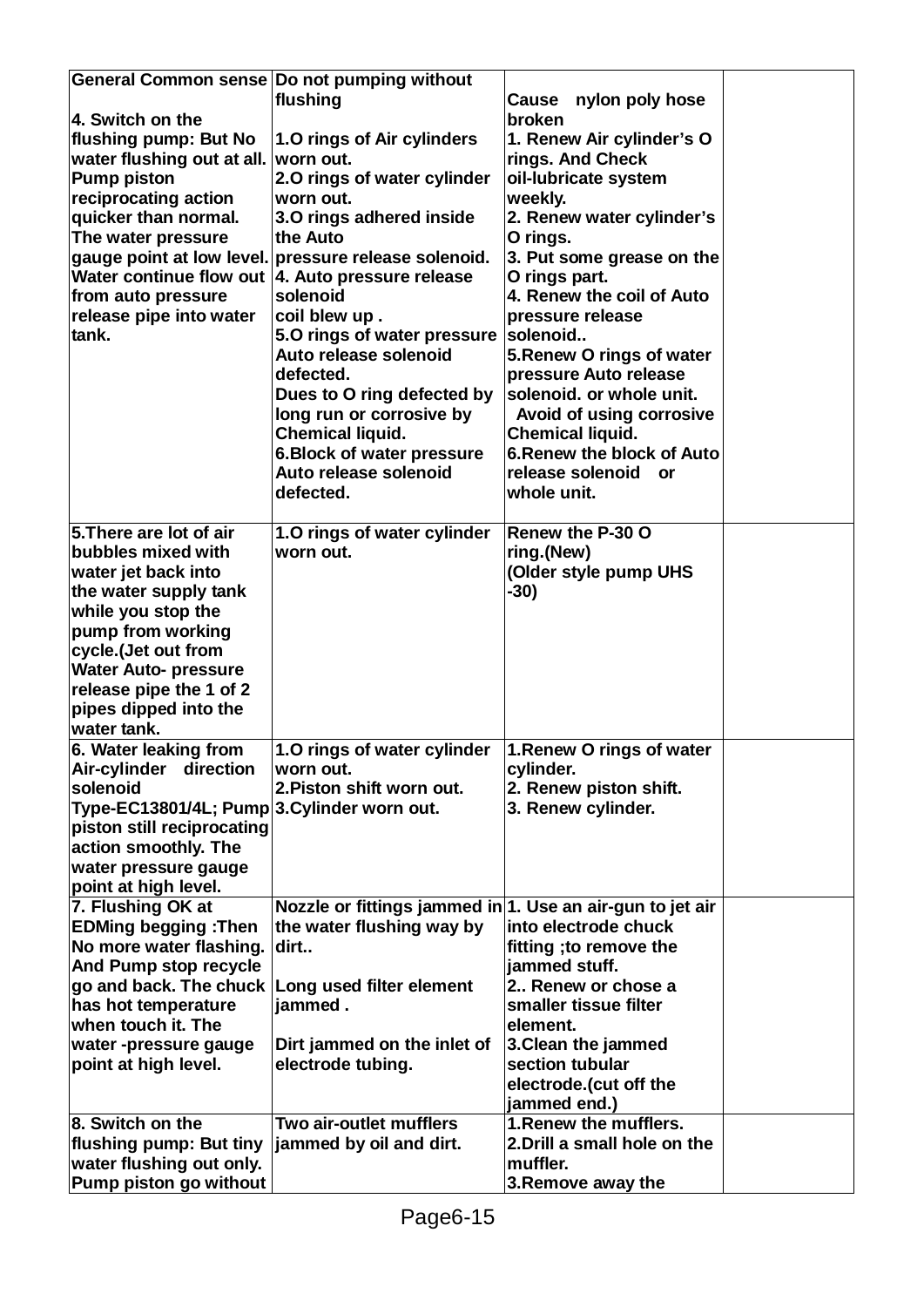| muffler for testing.<br>backward. Restart pump                                                                                                          |                     |
|---------------------------------------------------------------------------------------------------------------------------------------------------------|---------------------|
| again; the pump go                                                                                                                                      |                     |
| without backward                                                                                                                                        |                     |
| again.(only one stroke                                                                                                                                  |                     |
| movement).                                                                                                                                              |                     |
| The water pressure                                                                                                                                      |                     |
| gauge point at low level.                                                                                                                               |                     |
| 9. No function of auto                                                                                                                                  |                     |
| 1.0 rings adhered inside<br>1. Grease on the O rings.<br>the Auto<br>2. Renew Auto pressure                                                             |                     |
| water pressure<br>release solenoid coil.<br>releasing ; while change<br>pressure release solenoid.                                                      |                     |
| electrode tubing a<br>2. Auto pressure release<br>3. Renew the O rings. or                                                                              |                     |
| strong water splash out solenoid<br>whole unit. Avoid of using                                                                                          |                     |
| from<br>corrosive Chemical<br>coil blew up.                                                                                                             |                     |
| electrode chuck joint.<br>3.0 rings of water pressure<br>liquid.                                                                                        |                     |
| Auto release solenoid<br>4. Renew the block of                                                                                                          |                     |
| defected.<br>water pressure Auto                                                                                                                        |                     |
| release solenoid<br><b>Defective of Auto</b><br>Dues to O ring defected by                                                                              |                     |
| pressure release<br>long run or corrosive by                                                                                                            |                     |
| solenoid.<br><b>Chemical liquid.</b>                                                                                                                    |                     |
| 4. Block of water pressure                                                                                                                              |                     |
| Auto release solenoid                                                                                                                                   |                     |
| defected.                                                                                                                                               |                     |
|                                                                                                                                                         |                     |
| <b>Corrective Actions</b><br><b>Symptom</b><br>Cause<br>10.Switch on the                                                                                | <b>Diagnosis</b>    |
| There are leaking at water<br>Make sure well sealing at<br>Inlet section. Pipe way of<br>Water suction-in section.<br>flushing pump: Pump<br>inlet pipe | <b>Reroute an</b>   |
| will come up to<br>suction; Pipe fittings. Filter                                                                                                       | From pump           |
| cane ; or cracks on the<br>pressure okay but will                                                                                                       | fitting to the      |
| not hold the pressure<br>black cap of the filter cane.                                                                                                  | <b>Water tank</b>   |
| very long with small<br>Broken or lost of filter cane<br>directly.                                                                                      |                     |
| electrode.<br>seal.                                                                                                                                     | <b>Try suctions</b> |
| without<br>The pump has been                                                                                                                            |                     |
| renew seals and air                                                                                                                                     | filtration unit.    |
| solenoid.                                                                                                                                               |                     |
|                                                                                                                                                         |                     |
| Normal condition of water                                                                                                                               |                     |
| 11. No air bubbles<br>sealing. Old style: UHS-30.<br>comes out from the                                                                                 |                     |
| New style: P-30<br>water pressure release                                                                                                               |                     |
| pipe after pumping                                                                                                                                      |                     |
| stopped.                                                                                                                                                |                     |
|                                                                                                                                                         |                     |
|                                                                                                                                                         |                     |
| 12. Pumping quickly<br>Water cylinder poor<br>Renew water O rings.                                                                                      | Air bubbles         |
| during one way<br>Renew the big cap.<br>sealing.                                                                                                        | comes out           |
| or both go and back.<br>Part No:22#<br><b>UHS-30 Water O ring worn</b>                                                                                  | from the water      |
| You may renew it with<br>pressure<br>out.                                                                                                               |                     |
| New style big caps to be<br>Either end of big cylinder                                                                                                  | release pipe        |
| cap's inside bore has dent<br>update.                                                                                                                   | after pumping       |
| or scratched.<br>stopped.                                                                                                                               |                     |
| 13. Switch on the<br>Air cylinder has dents or<br>1. Renew Air cylinder.                                                                                | Some noise          |
| scratched inside. Part:32# 2. Renew Air O ring.<br>flushing pump: Pump<br>occurred                                                                      |                     |
| will come up to<br>2. Air O ring o 120mm has<br>during                                                                                                  |                     |
| pressure okay but will<br>worn out.<br><b>Part:30#</b>                                                                                                  | the cylinder        |
| not hold the pressure                                                                                                                                   | stroking stage      |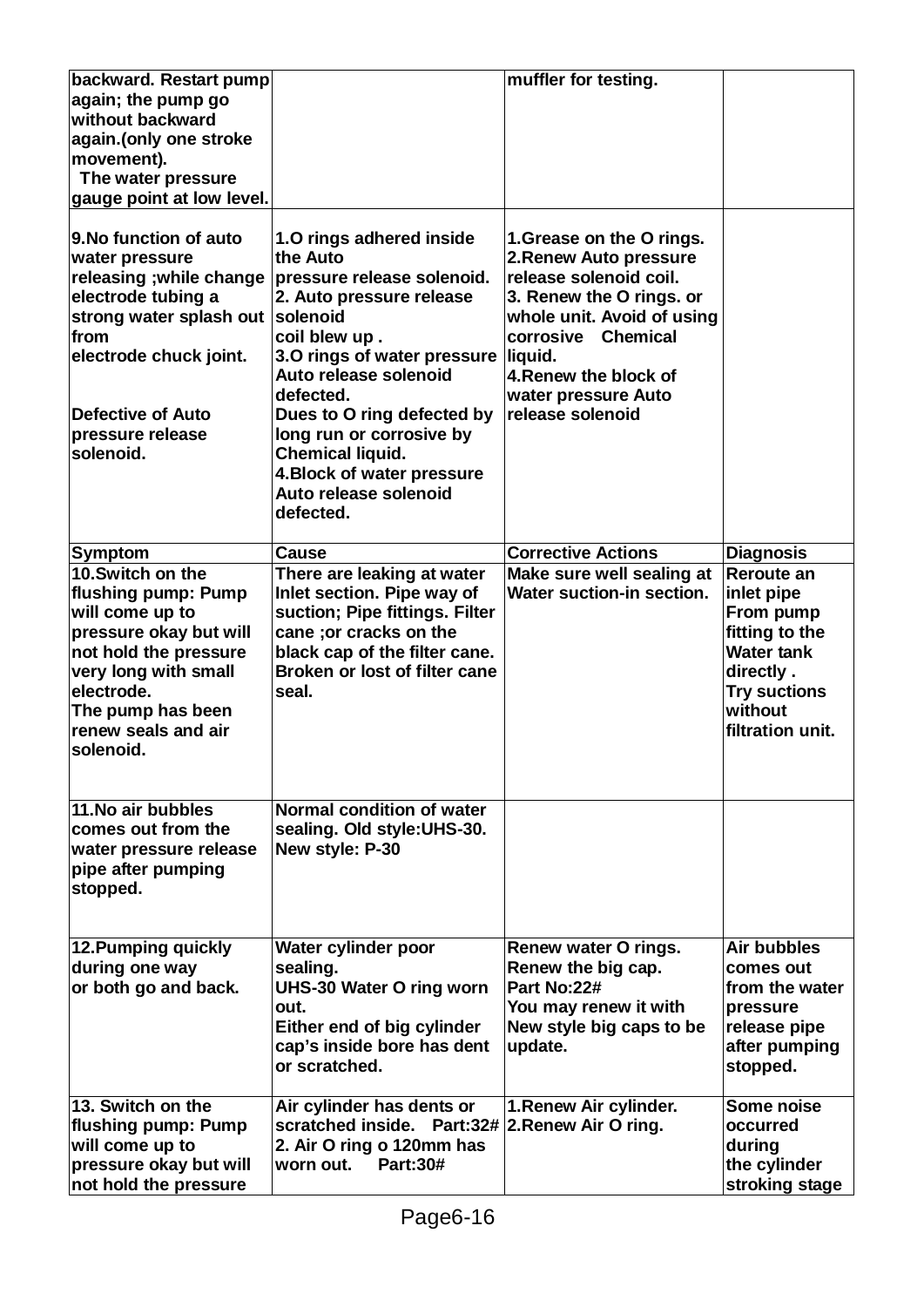| very long with small<br>electrode.                    | from the 2<br>mufflers. |
|-------------------------------------------------------|-------------------------|
| The pump has been<br>renew seals and air<br>solenoid. |                         |
| <b>Water suction line</b><br>directly to water        |                         |

**Test on the Direction Solenoid of Flushing Pump Type EC13801/4L Boncsi Parts NO:H-005**

**PCB Control mode Manual A Manual B** 









**Plug in air pressure to the flushing pump ; But not yet to put the AC 110 V in, By using an I type screw driver to turn Direction control knob of Type EC 13801/4L from preset position (PCB control mode)to be Manual A(forward) or Manual B (backward) which could drive the pump's Air-cylinder to go forward and backward.**

**Both movement will pumping high pressure water out from Water Auto- pressure release pipe the 1 of 2 pipes dipped into the water tank. By this way to perform the normal functions of the Flush pump.Wile Power on with AC 110V The LED light UP =The piston forward. LED light OFF=The piston backward**

**Normally the coil terminals1 & 2 has 950-1000Ω.electric resistance.** 

**Test on the Water Pressure Auto-release Solenoid of Flushing Pump** 

**PCB Control mode Manual A Manual B** 







**At PCB control mode; Press the pump key (power on the pump) then shut off the pump ; Will made a high pressure water flush out from pipe of Water Pressure Auto-release. Flushing from electrode tubing will stop immediately. The pressure in the gauge will drop to O at once. If turn to Manual A or Manual B At manual control mode; Press the pump key (power on the pump) then shut off the pump ; Will made NO water flush out from pipe of Water Pressure Auto-release. The water flushing from electrode tubing will continue a while. The pressure in the gauge will drop down slowly.**

 **In case of Symptom 9 ;(No Auto-Release functions) For the time being; You can turn control knob from preset position (PCB control mode)to be Manual A(forward) or Manual B (backward)to maintain a normal water flushing for normal EDMing. But beware while stop pumping ;you better wait a while to change the electrode tubing until the water pressure has gone low, to prevent from water splash.**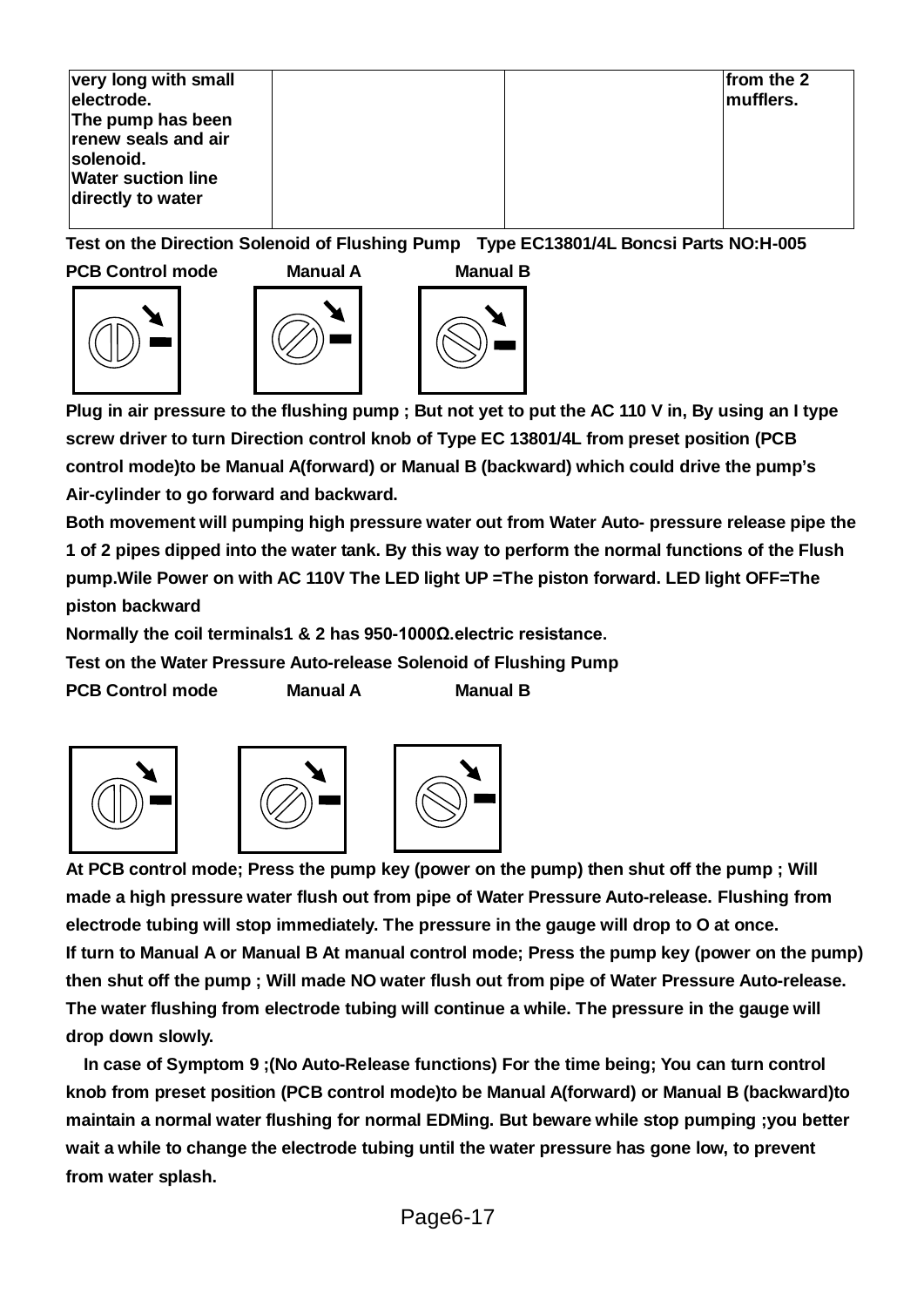# **6-5.2 HP-100 FLUSHING PUMP PARTS:**

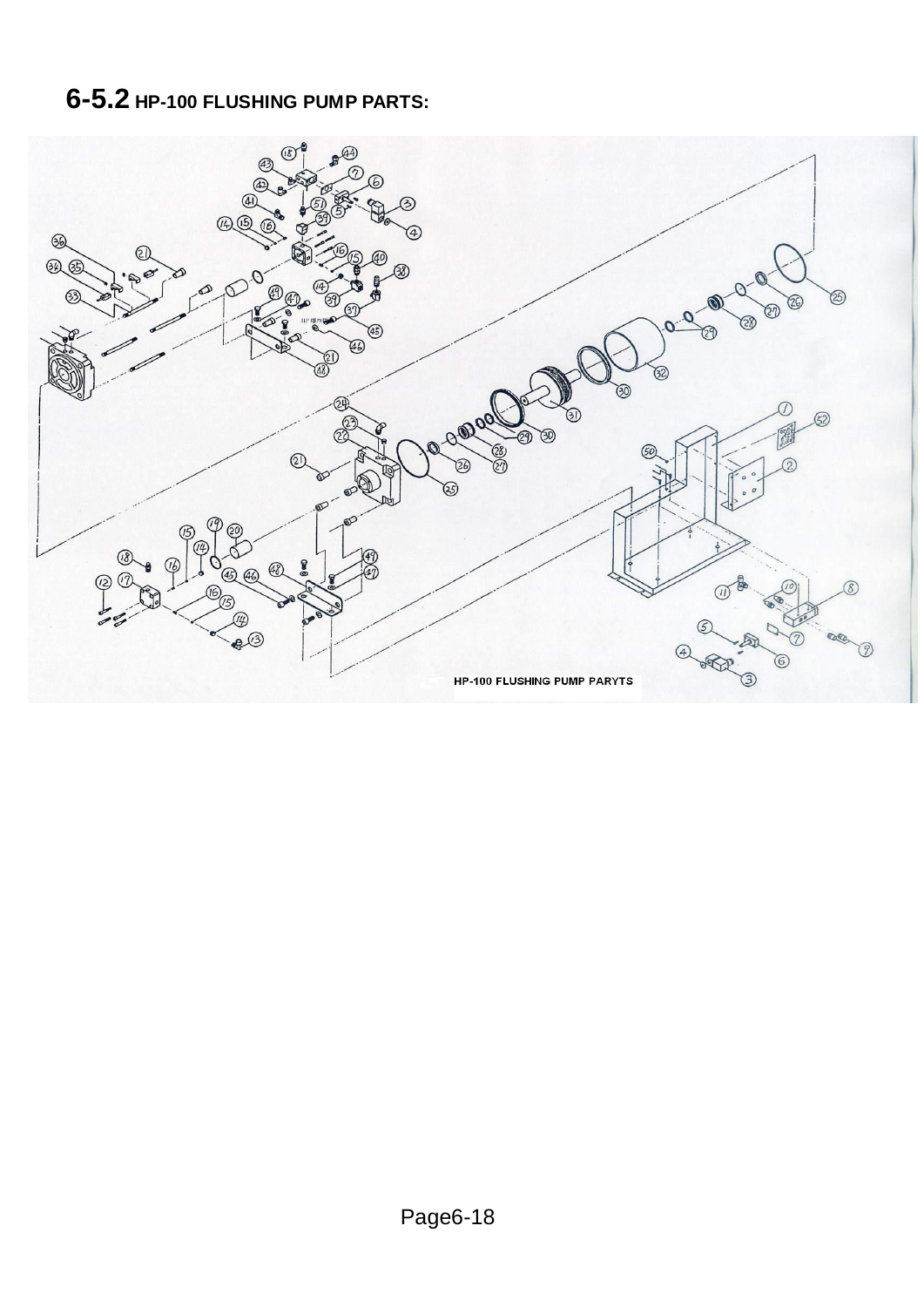| <b>HP-100 PUMP PARTS</b> |                  |               |                 |                    |  |  |
|--------------------------|------------------|---------------|-----------------|--------------------|--|--|
|                          |                  |               | 000             |                    |  |  |
| $H-001$                  | $H-002$          | H003          | H-004           | $H-005$            |  |  |
| Pump Unit                | Pressure release | Filter cane   | O ring seal kit | Direction solenoid |  |  |
|                          | solenoid         |               |                 |                    |  |  |
|                          |                  |               |                 |                    |  |  |
| H-006                    | $H-007$          | H-008         | H-009           | $H-010$            |  |  |
| Pcb                      | Cylinder         | Side Cap-Left | Side Cap-Right  | Piston             |  |  |
|                          |                  |               |                 |                    |  |  |
| $H-011$                  | H-012            | H-013         | $H-014$         | $H-015$            |  |  |

### 6-5.3 Operation sequence :

- **(1) Check the AC power and make sure cables are connected properly before turn on the power switch .**
- **(2) Press power switch in the control panel.**
- **(3) Fix the work piece on the working table tightly .**
- **(4) load suitable size of electrode tubing with guide .**
- **(5) Alignment of work piece and electrode:**
	- **(a) Fix work piece and electrode correctly.**
	- **(b) Push the bottom #9 Retract , and the Led is lit , when the electrode touch the work piece the buzzer will beeping and the electrode will raise up automatically to prevent the electrode tubing from**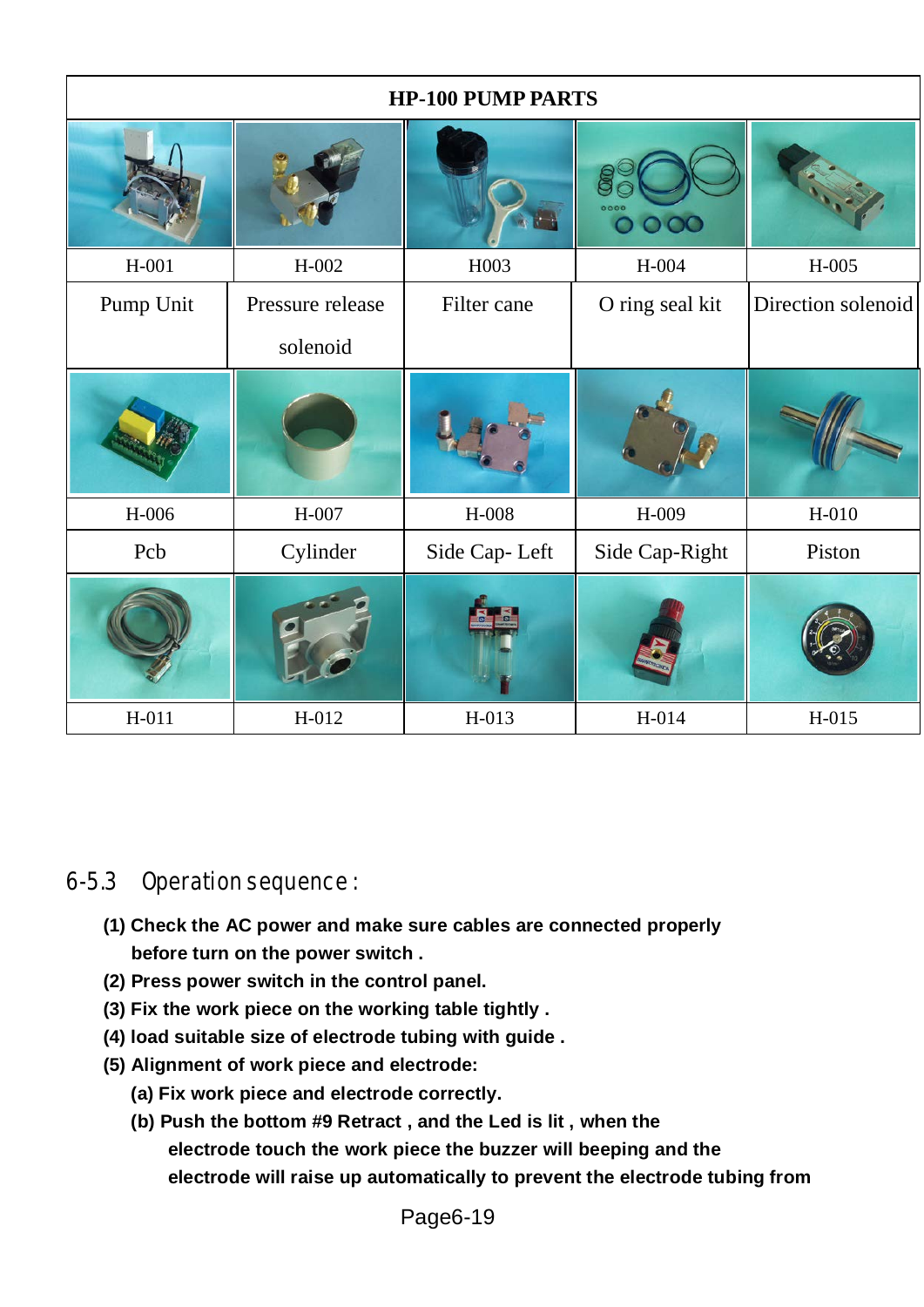**bending.**

- **(c) Lift electrode guide device to the properly position and lock it , then move electrode head to enable the tube tip to touch work piece surface.**
- **(d) Move X axis and Y axis to EDM location.**
- **(e) After positioning, fix X axis and Y axis and lower the electrode guide to approach the surface of work piece.**
- **(f) Lower electrode head and made electrode into electrode guide device. Please pay extra attention when lower electrode tip not to collide the work piece and keep electrode tube not bent or damage.**
- **(g) Push "PUMP button", Please refer to the discharging condition on how to adjust the flushing pressure.**
- **(h) Push "Chuck retract" button.**
- **(i) Select "E.D.M. current" , "E.D.M. timing".**
- **(j) Adjust "Servo feed rate" tuner to make E.D.M. stable.**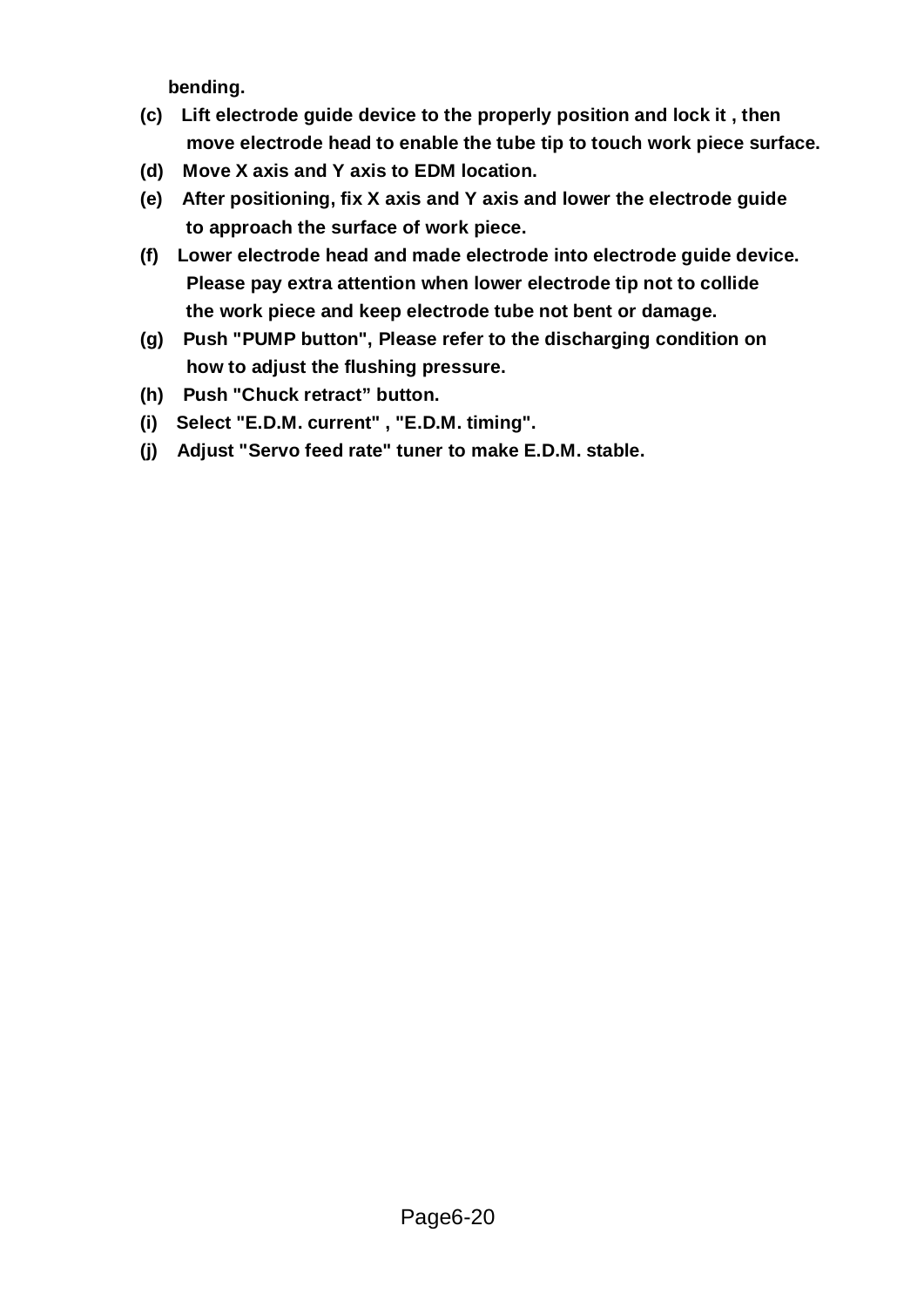# 6-5.4 Caution before Starting A EDMing:

### **(1) Before E.D.Ming:**

- **(A) Electrode is tube , electrode diameter between 0.3-3.0 mm.**
- **(B) DO NOT damage electrode tube.**
- **(C) Any damage in the guide of Electrode tube will create flushing leaking . Check it carefully.**
- **(D) Check the electrode tubes on a flat table by turning it to check if it is vibration or bending.**
- **(E) Fix works tightly**
- **(F) Check the flushing outlet situation.**
- **(G) Always had the electrode tubing flushing before E.D.Ming.**

### **(2) During EDMing:**

- **(A) Please adjust "Servo feed rate" to lower feed rate situation in the begin to make sure the electrode tube will not be bending or not stable occurred.**
- **(B) General setting. ( low consumption)**

**The lower EDM amperage will cause lower electrodes consumption . \*\*By added an auxiliary pump to water into the guide tip during the EDMing stages; to greatly help smoothen E.D.Ming with high efficiency and easy hole break through. Also save working time and consumes less of electrode tubes.**

**\*\*By place an insulate board (such as plastic .Acrylic .or china plates) underneath the work piece to prevent from over EDMed to the work table.**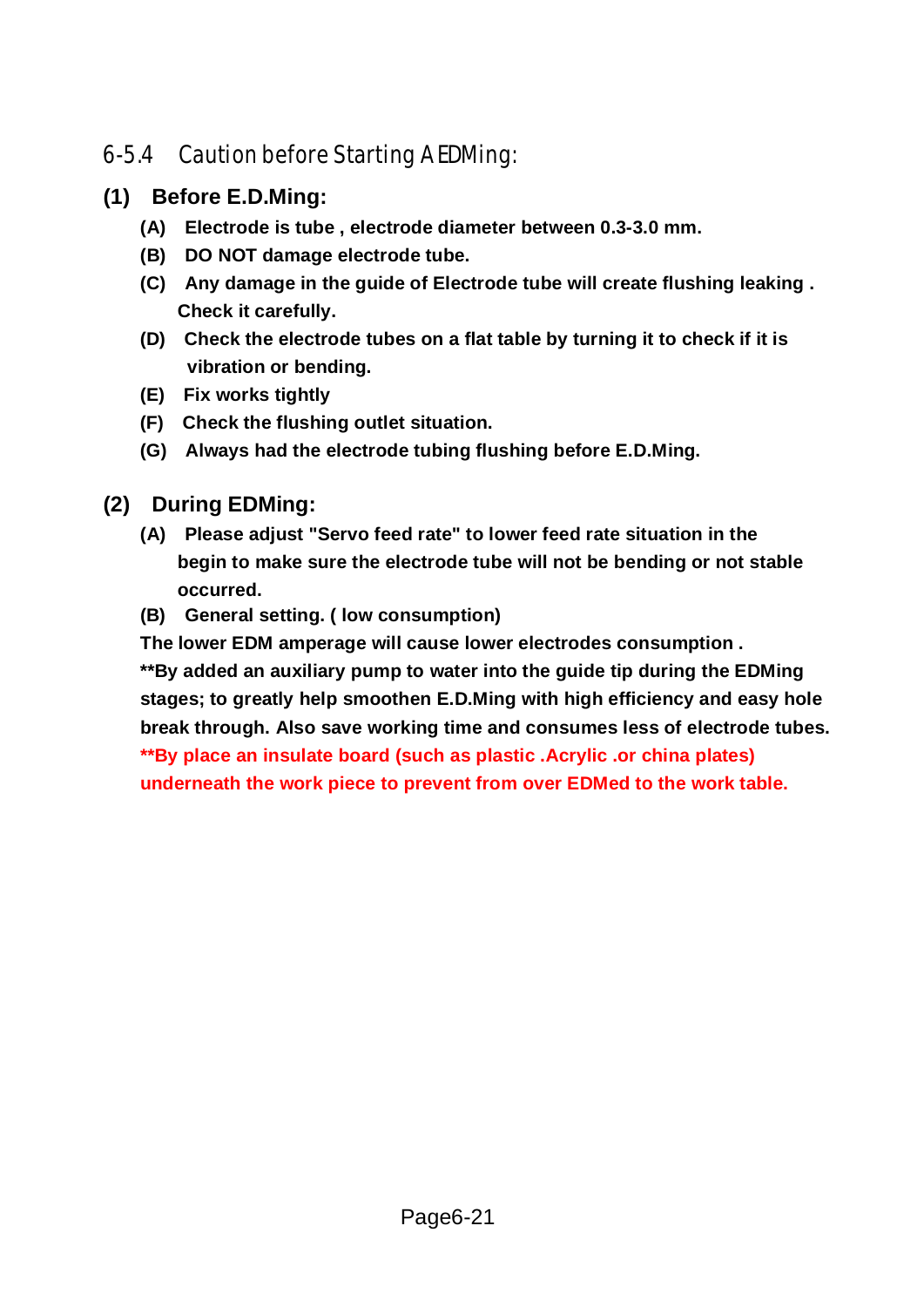### 6-5.5 PRECAUTIONARY ITEMS :

- **(1) Precautionary items before machining.**
	- **(A) Electrode material can be copper , brass the diameter from**  $\phi$  0.3 ~ 3.0 mm.
	- **(B) Electrode copper bends easily when hitting other objects especially using the tiny diameter such as**  $\phi$  **0.3-0.2mm.**
	- **(C) Electrode tube will be jammed if it is not flat or dirty.**
	- **(D) Rotate the electrode on flat surface to check if bent or not.**
	- **(E) Work piece should be tightly fixed.**
	- **(F) Rotate the electrode to check if it is deflecting or bending . If so, it will be result in not stable ,electrode wearages are not equally from hole to hole. Even unable to perform drilling with auto-depth controller mode.**
	- **(G) Please refer to " Flushing Pump "to check the flushing.**
	- **(H) Consult the machining data to check the preset machining condition.**
- **(2) Precautionary items while machining .**

 **At the beginning of machining , please turn "Servo Sensitivity" and slow down electrode feed in speed. If the electrode feed in speed is too high , the electrode bends and defects easily and results in unstable to EDMing. After stable machining , adjust "Servo Sensitivity " to a better efficiency of electrode feed in speed.**

**\*\*By place an insulate board (such as plastic .Acrylic .or china plates) underneath the work piece to prevent from over EDMed to the work table.** 

#### 6-5.6 OPERATION STEPS

- **1) Be sure power connects to power switch well. Turn on Door Switch of main power.**
- **2) Depress the power switch on the panel, the indication lamp lights then start to operate.**
- **3) Fix the workpiece on the worktable.**
- **4) Choose the chuck and " water repellent plastic block " fix for electrode diameter , and install the electrode properly . Meanwhile , apply the suitable guide head.**
- **5) Adjustment between electrode and workpiece.**
	- **(A) Fix the electrode and workpiece exactly.**
	- **(B)** Push the "Z RETRACT  $\uparrow$  " on the control panel, the buzzer will

**sounds. Meantime ; this switch can protect the pipe without bending.**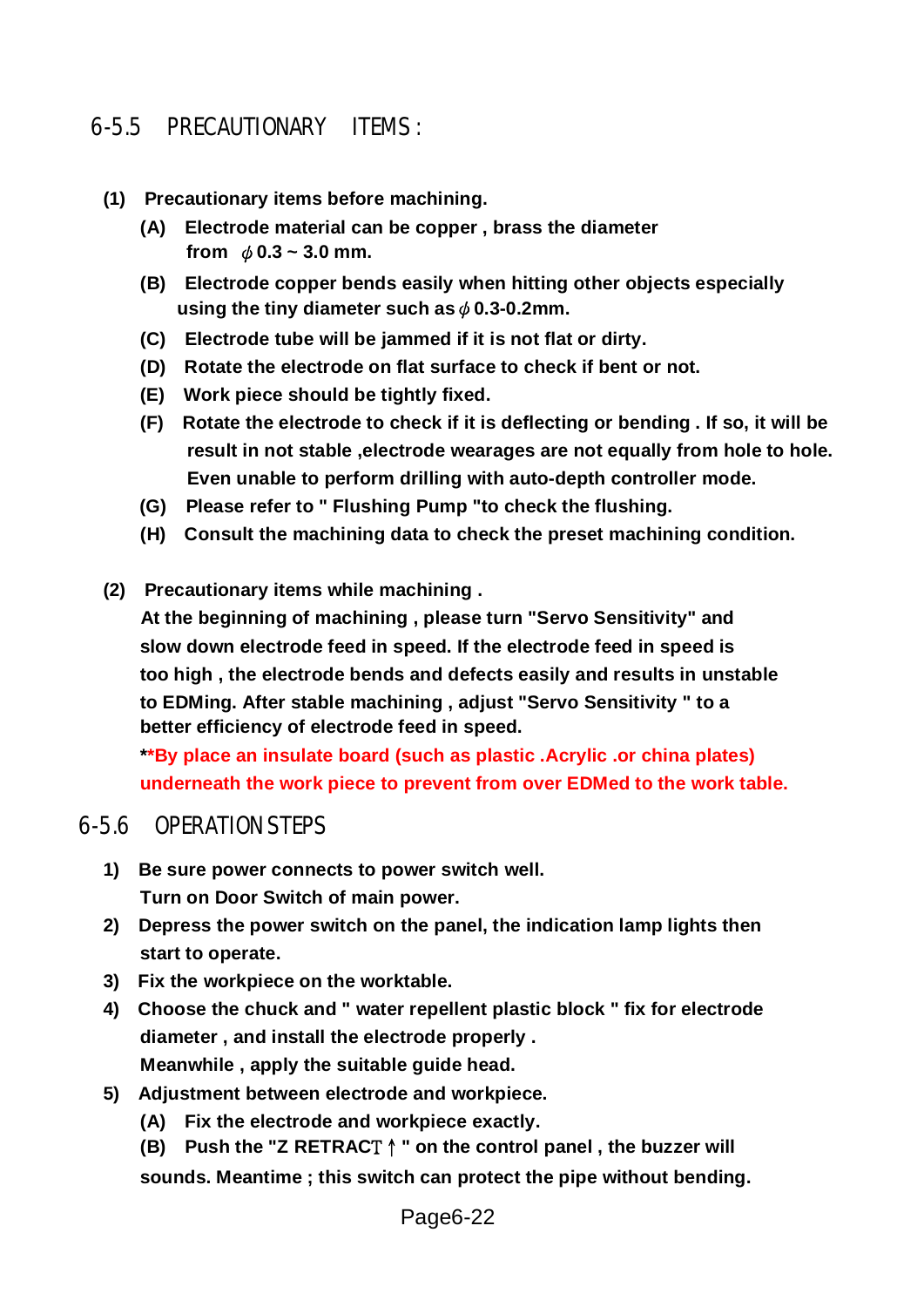**(C) Lift the electrode guide device to a proper height , and fix it then move the electrode head to make the electrode close to workpiece.**

 **(D) Move X axis and Y axis to the machining area.**

 **(E) Fix X axis and Y axis and lower the electrode guide device near the workpiece surface.**

 **(F) Lower electrode holder and install the electrode into electrode guide device , while the electrode is lowering ascertain to avoid the hit of electrode to workpiece resulting in the bending or damaging of electrode copper.**

 **(G) Turn on the dielectric switch to inject the dielectric water from the inner tube of electrode copper. Please consult the dielectric pressure of machining condition.**

- **(H) Preset "machining current", "pulse on duration" "pulse-off duration" machining capacitor then depress discharge switch.**
- **(I) Electrode starts to lower and machine. Coordinate "servo adjustment button" adjustment to stabilize machining.**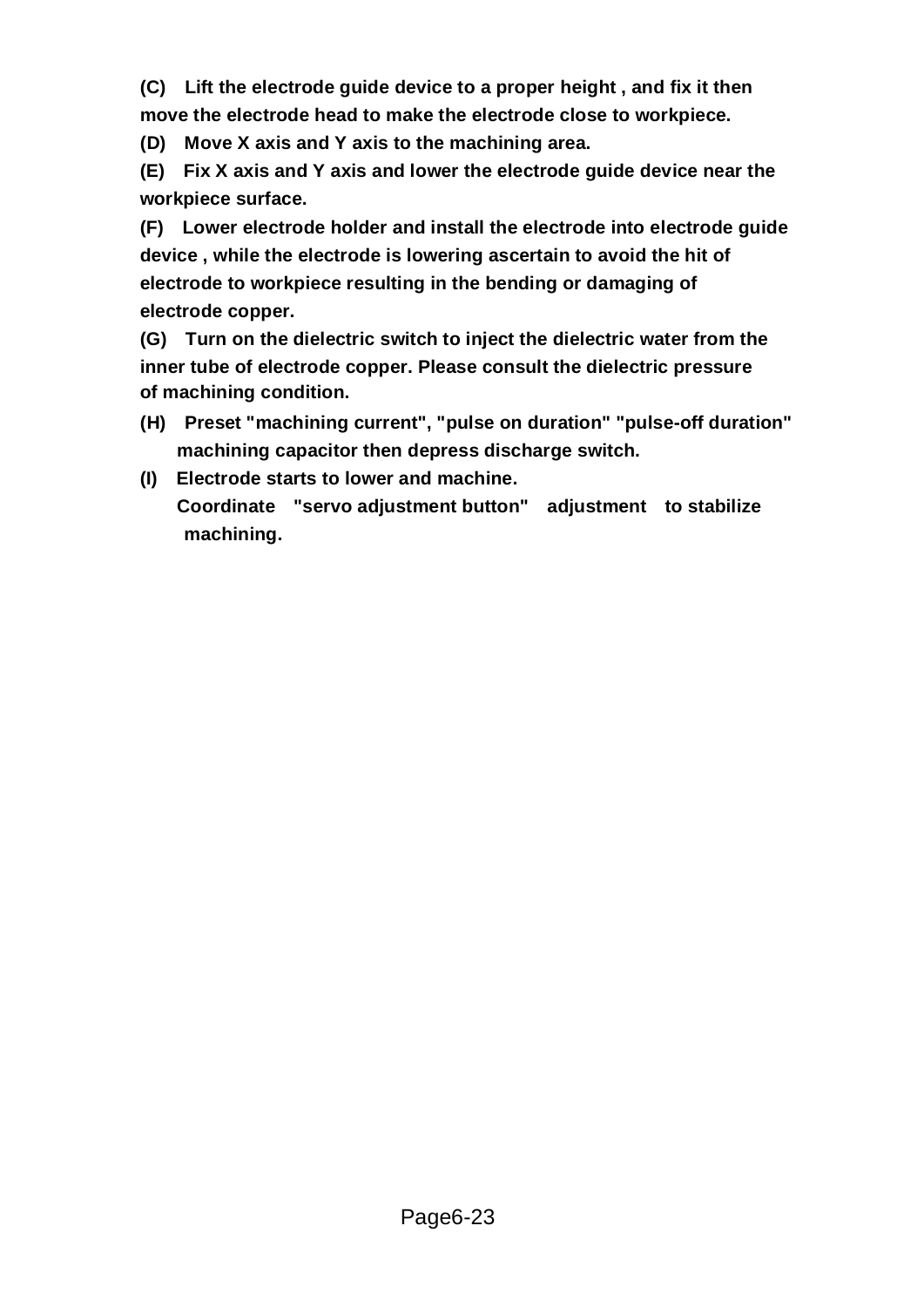



**Drilling with Z-axis auto depth control**

**1. Edit a HOME program on the DRO panel >escape from HOME key >**

**2. Initiate EDM DEPTHER** 

**key on the DRO panel >**

**3.Press AUTO EDM key on the EDM Function panel**

**6-5-8 Edit a HOME program**



**1.Try an hole test drilling to know how's the electrode wears depth. Example: If a free drilling results was used** a Ȝ **0.8 mm Brass electrode to drilled through a 20 MM tall steel works. While the electrode tubing has spark out from the bottom of the works ; The Z axis read out are : 30( mm)30-20=10 The electrode** 

**wastages are 10 mm. 2.Press the Home key**



**(LED lit ON)on the DRO panel ;The message screen displays "EDM DEEP" >Key in the Z- Axis depth digitals you desired. Such as 20 (mm)> Press ENTER key.**

**The message screen displays "EDM HOME" >Key in the depth above the works of the electrode tip retract up to the Z position ;(Z chuck spindle return to HOME level before EDMing ) Such as 3 (mm)(3 mm above the works surface) > Press the ENTER key ;The message screen displays "EDM COMP" Key in the wears of your test-Drilling Experiences; Such as 10 (mm)(electro wears) >Press the ENTER key >Press the Home** 

**key**  Ш

**(LED lit OFF) = Editing finished.**

**6-5-9 Modify a HOME Editing program**

**Press the Home key**



**(LED lit ON) on the DRO panel ;The message screen displays "EDM DEEP" >Key in the newly Z- Axis depth digitals you prefer. Such as 22 (mm)> Press ENTER key.=Modify O.K.** 

**If the message screen displays "EDM DEEP" >Key in the original Z- Axis depth .** 

**Such as 20 (mm)> Press ENTER key.=To keep original set up remains.** 

**You may press the scroll up & down** 

**To select EDM HOME or EDM COMP to be modified .**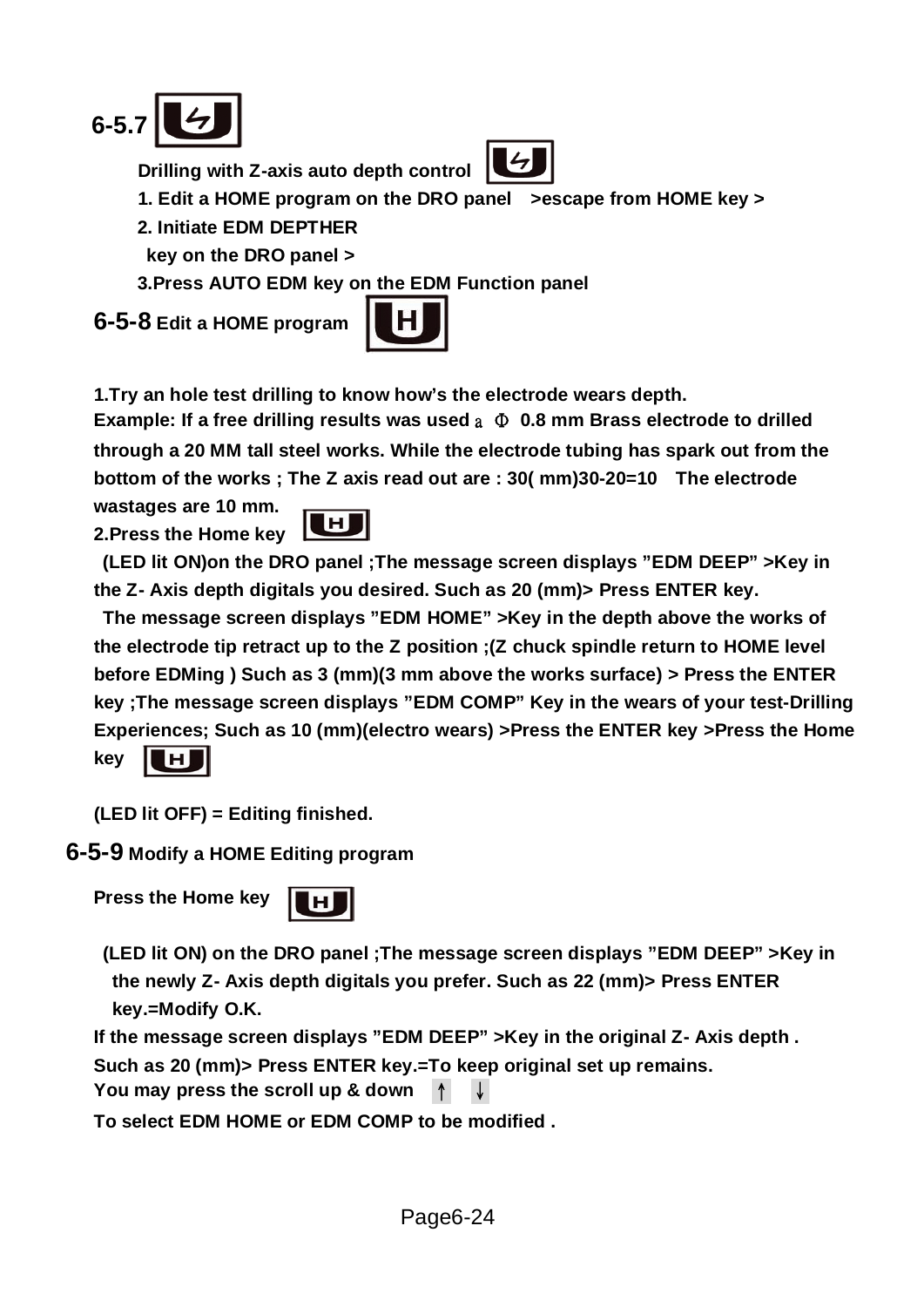# **6-5-10 EDM with Z axis depth control**

**Step-1:After edited a HOME program >Step-2:Initiated the EDM DEPTHER key**  $\bullet$  **4 on the DRO panel >Step-3: Pressed (5)AUTO key to** 

**starting a Z –depth controlled drilling. ……….The Z spindle will auto-stop with beeping after the HOME program depth has reached .** 

**6-5-11 Raise up the Z axis after the Home program given Z depth had reached.**

**After a Z –depth controlled drilling has finished :. ……….The Z spindle will auto-stop with beeping (after the HOME program depth has reached .) >Press the Z-Retract UP ↑ key ...The spindle chuck will auto retract up to the home position** 

# **6-5.12.How to prevent from over EDMed to ruin the work table ?**

- **A. EDM with Z axis depth control**
- **B. Place an insulate board (such as plastic .Acrylic .or china plates) underneath the work piece to prevent from over EDMed to ruin the work table.**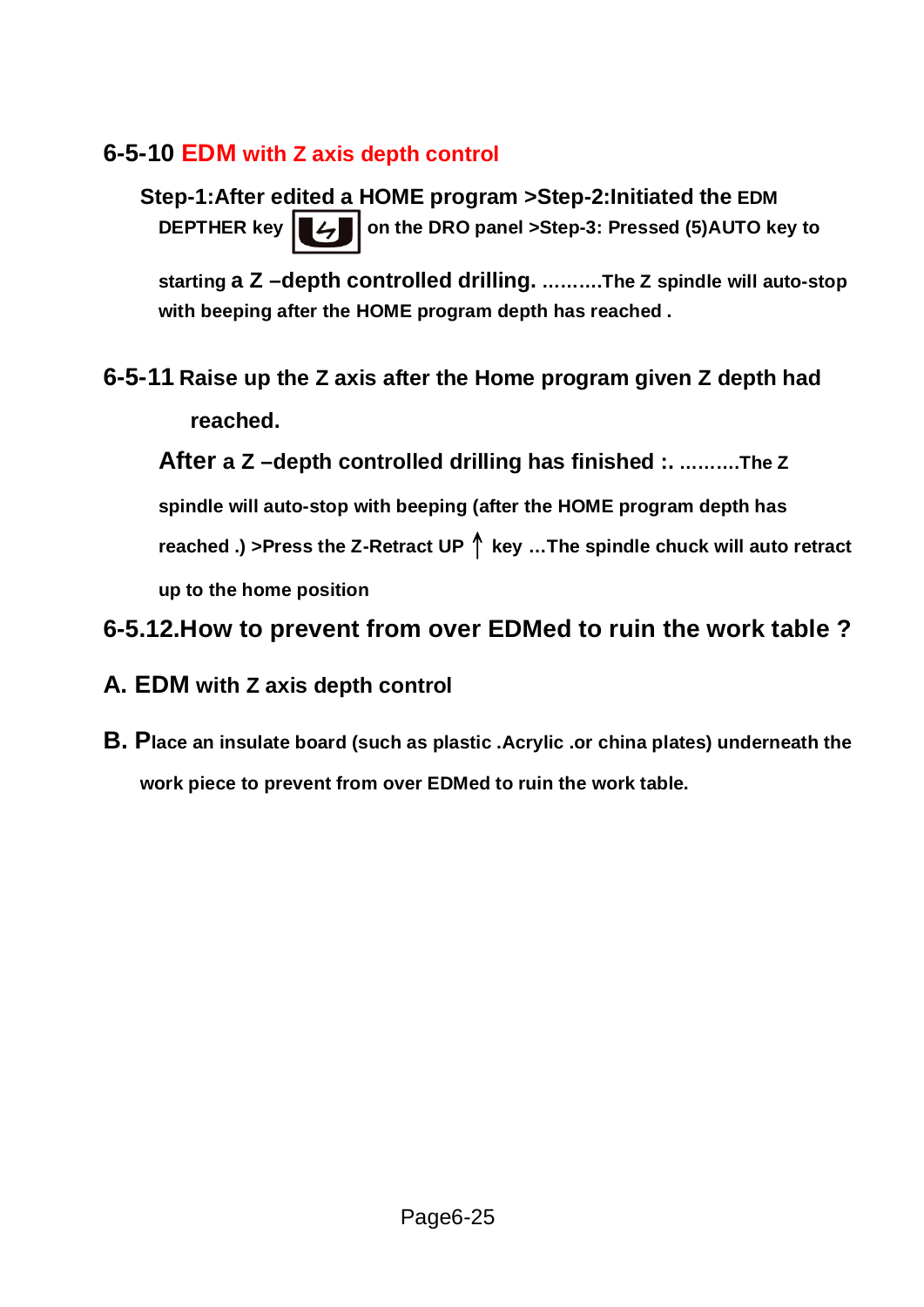# **6-5.13 TROUBLE SHOOTING OF EDM DRILLING**

**If you got any troubles on EDM drilling functional or technical ;Even machinery issues; We strongly suggested you to put a standard trial drilling before your service call.**

**It is a simple 1.0 mm hole- drilling on a 20 mm or 10 mm tall steel with a brass electrode tubing.**

**If you can't get a good result of standard trial drilling as the machine 's first came or original performances ;**

**Please contact us for helps.**

**If you can get a good result of standard trial drilling as the machine 's first came or original performances ; And you remain need our helps; Please write down the details of your troubles to us for a quick and** 

**accurate advice.** 

# **Do not just said: My 0.3 mm drilling is very difficult .**

**We need your details at least as the machining date sheet described . Therefore ; We can do the same thing as you did on our end machine to simulate your situation and find out the good result or better settings for you. Or a quick troubles shooting.**

**Q: Why my driller has unstable drilling at 0.3 mm or 0.2 mm electrode but quite stable on 1.0 mm electrode ? Are this driller no good ? A:This EDM driller has well-designed digital controller ;It can provide a very stable EDM drilling settings performances for most of application. But dues to the small electrode tips are much easier to get bent than big electrode. Once the tip's inside the drilling holes has bent ;the shorted arcing occurd ; the Z axis ram will retract up and down , This up & down will take as long as the bent tips has worn-out. To raised the electrode and cut the bent tip off as well as to use a even qualities electrode tubes and obtained a gentle setting are the way out .**

**Q: Why the Z SERVO motor has an sharp echo noise with drifting D.R.O at my day operating beginning especially cold days ? A: Sometimes especially cold morning the Z D.R.O has up or down drifting are due to the up & down balance controller has not been warm upd. Pls hit the up & down key several times and wait a minutes .The drifting and noise will vanish by itself.**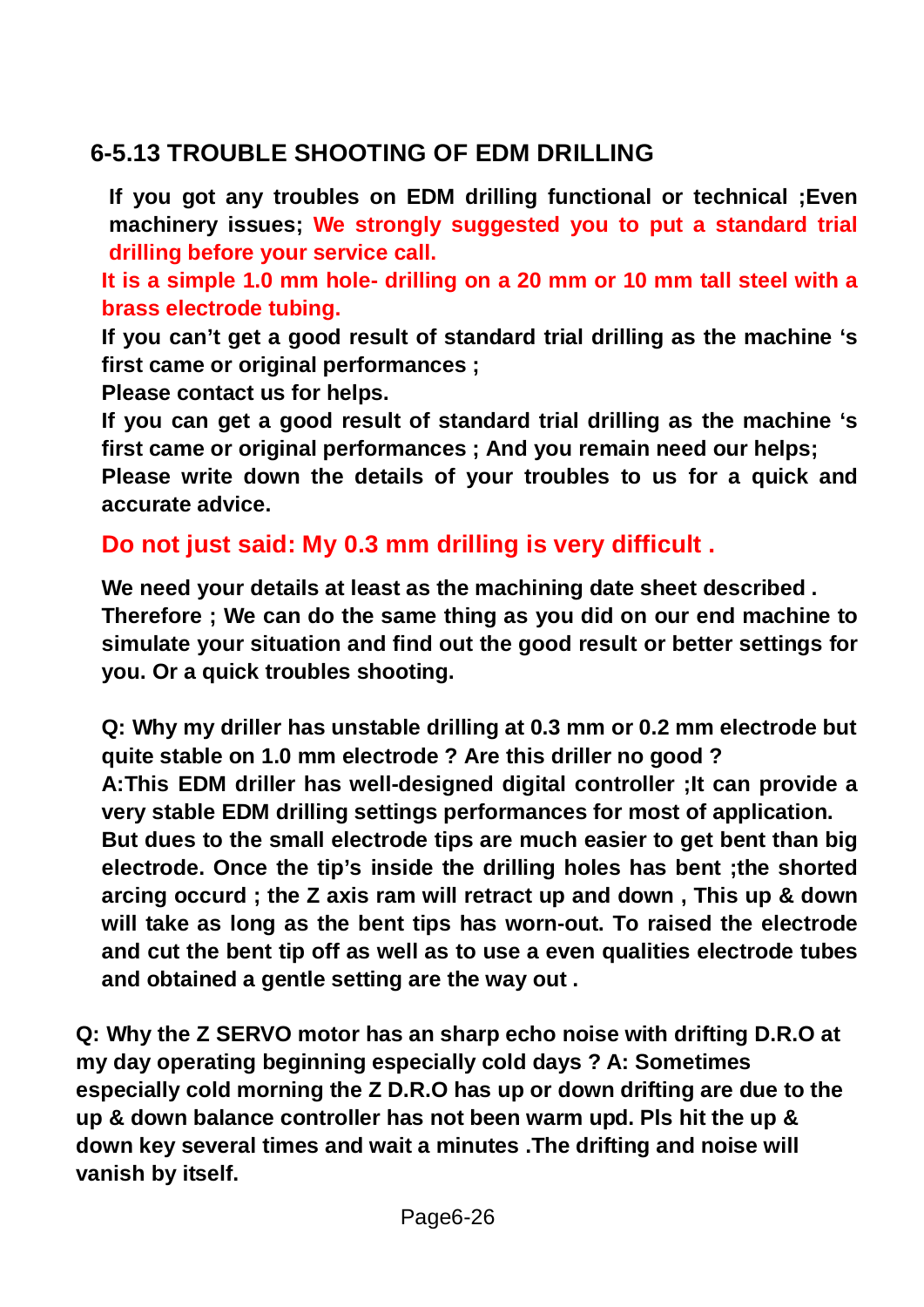# **6-5.9 EDM CONTROL & DRO PANEL**